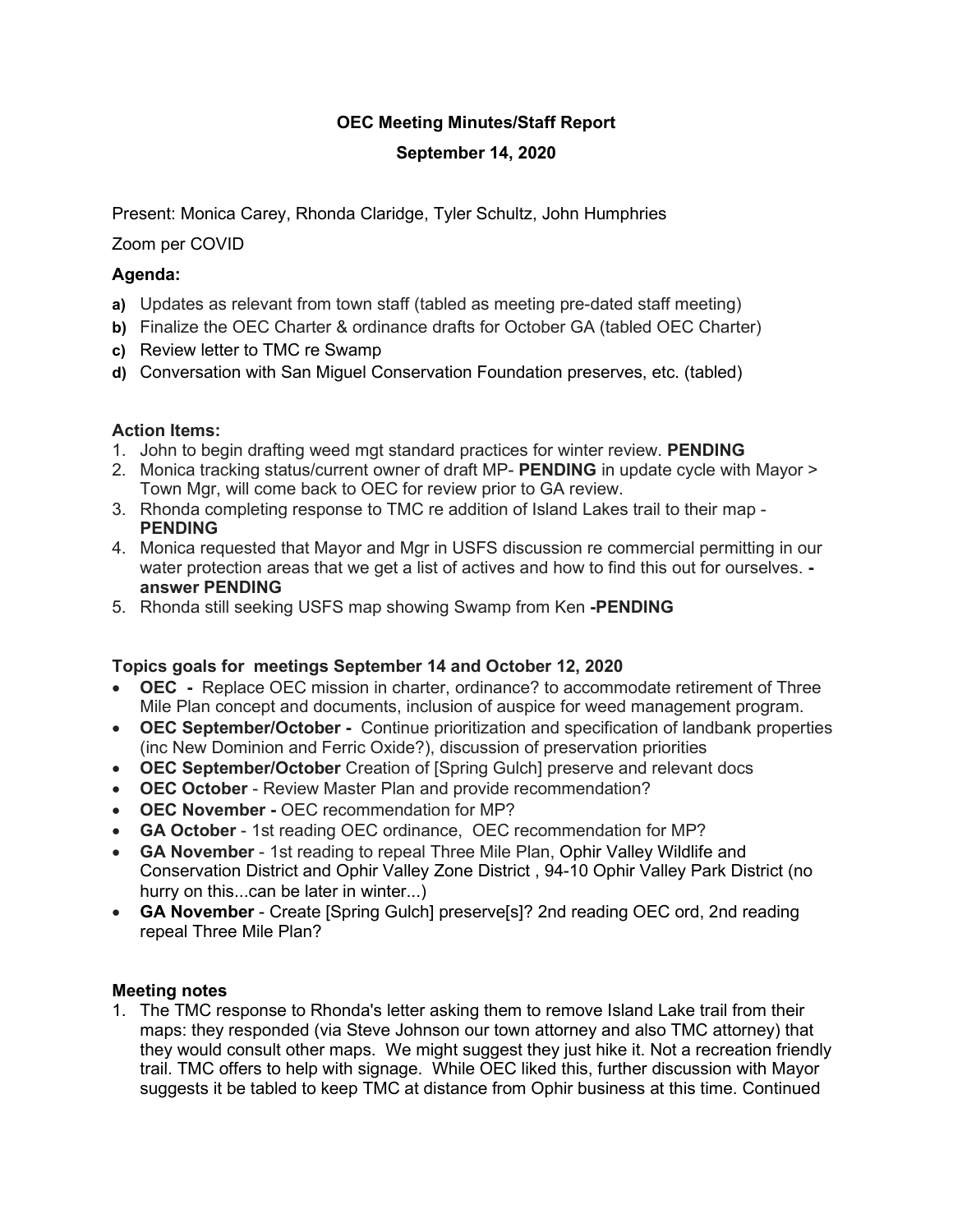discussion of letter contents - firmly stated vs. too agressive re threat to close Ophir-owned access to Waterfall.

# **Tentative Agenda for 11/9/2020**

- In depth look at all survey questions in 2003, 02016, 2019 surveys related to open space
- MP draft review if available
- Update OEC charter to remove ordinance conflicts
- Review repeal language for Three Mile Plan and associated docs
- Invite Chris Hazen of SanMiguel Conservation Foundation for preserve discussion
- Signage plan where and text, including messaging on Ophir webste
- Continued discussion of Waterfall access winter/summer

# **Relevant Notes / thoughts from Staff 10/6/2020**

# **Immediate Goals with Probable Timeline:**

- 1. Conduct survey (Nov) DONE
- 2. Finalize a resolution template, to be used for open space projecLets, inclusive of development/maintenance/restoration/financing plans (Dec)
- 3. Bike trail hearing (Feb 10)
- 4. Review bike trail proposal against recognized surveys, ordinances, LUC, Master Plan (Mar 9)
- 5. Prepare bike trail recommendation for presentation to February GA (Mar 9).
- 6. Contribute to P&Z effort of drafting master plan re open space language (Jan April)
- 7. Review planting of approx 40 free trees planned for open space (Jan April )
- 8. Review town reseeding/management plan for plow-damaged areas (Jan April)
- 9. Review funding of USFS Ophir Pass area gates/repair from open space funds (May)
- 10. Review broadband infrastructure installation for alignment to Open Space LUC (TBD)
- 11. Review water plant installation for alignment to Open Space LUC (TBD)
- 12. Inventory and recommend categorization/prioritization of town-owned lots and landbank lots (open space)
- 13. Review existing parks and potential parks for alignment to Park District ordinance 94-10 and to recognized surveys, ordinances, LUC, Master Plan (TBD)
- 14. Discuss recommendation for town-owned lots in Spring Gulch to become a park.
- 15. Horses in Ophir Valley (TBD)
- 16. Discuss cleanup of Eagle cabin and at Henri's due to town complaints rec'd by Ken.
- 17. Revisit OEC charter, origination ordinance in light of Three Mile Plan relevance.
- 18. Reconcile OEC ordinances, charter, mission statement
- 19. Review open space goals
- 20. Weed program to include homeowner responsibility to reseed disturbed.
- 21. Weed program to include builder responsibility to not disturb adjacent open space
- 22. OEC protection of mining structures
- 23. Track status of gate repair/install by USFS along Ophir Pass signficant damage at Carbonaro gate.
- 24. Track status of state-provided signage for Waterfall water protection